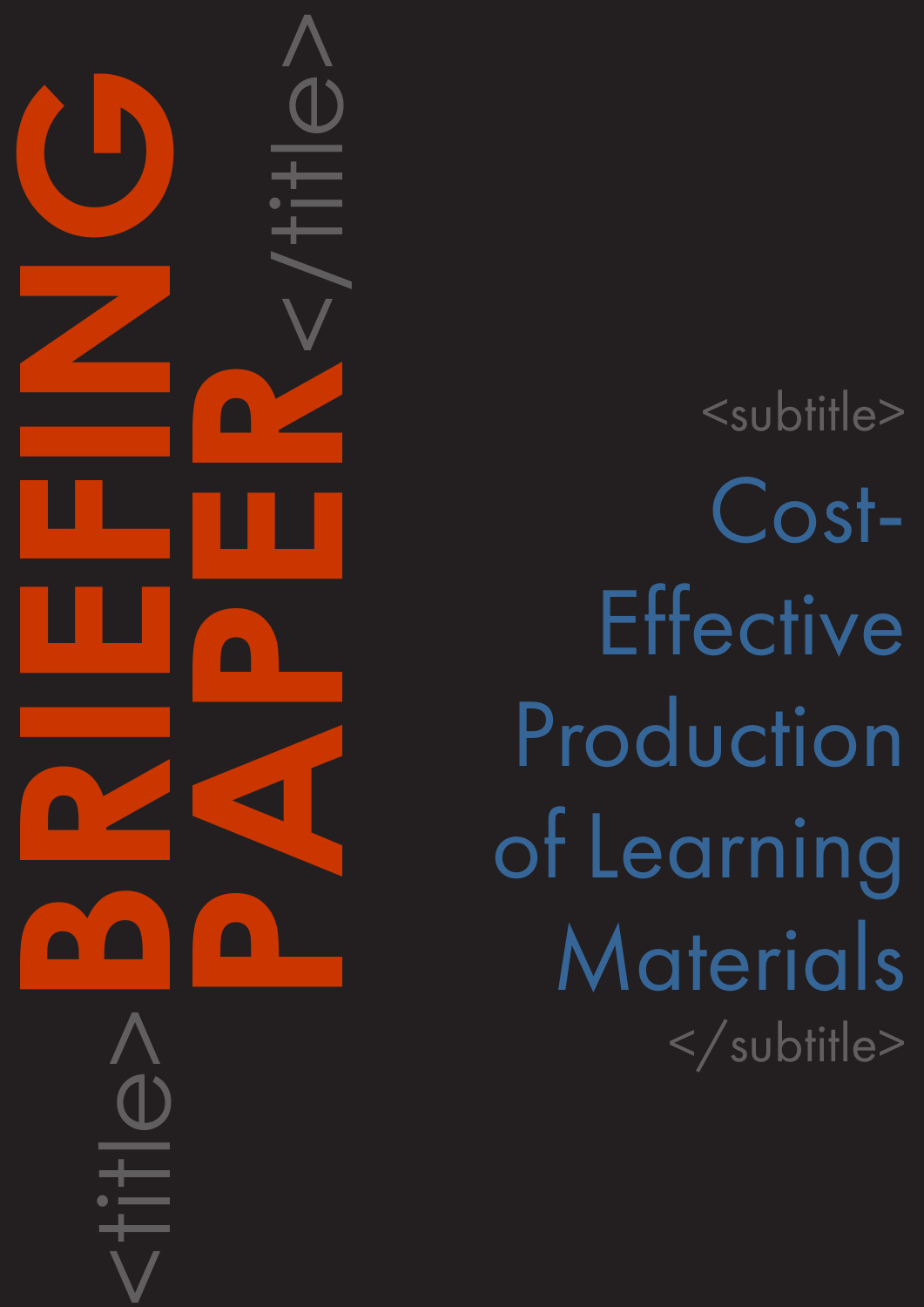### CAPDM Ltd. CAPDM Ltd.

Introduction Producing learning materials for primary delivery online is challenging. It requires a team of individual specialists with knowledge of interactive learning design, electronic media production, programming, web technologies and other technical expertise. However it doesn't need to be particularly expensive - if the production is done holistically, for all delivery media and environments, right from the start.

> The key to this is **single source publishing** combined with the disciplines associated with investing in, and continuously managing, a single master source of learning materials. What does this mean?

> Consider first the "organic" approach to distance learning. This approach follows a natural progression starting from traditional face to face learning and making tentative forays into distance learning. Typically it will start with word processor files of teaching material which have performed sterling service as handouts, case studies and test papers. These first of all require to be beefed up with the incorporation of features which, in the face to face learning environment, are usually delivered informally at lectures or tutorials. They then require to undergo a series of parallel transformations to render them suitable for both publication as printed text and as an online or electronically accessible resource.

> By contrast, the single master source requires the work of transformation to be done only once, and thereafter the same original source material is available for publication in a range of media, formats and styles, all at minimal marginal cost. This is achieved by first of all converting the original material into a format known as [XML](http://www.w3.org/XML/) – not an inexpensive exercise in itself, but if done well only has to be done once, forever. The benefit of using XML is that an XML document contains within it a very large amount of extra or "meta" information. This is information about the content which enables it to be deployed in different and more useful ways, for example to typeset a textbook or study guide, or to make the same information available online for students to browse and search. This facility yields two substantial benefits:

- 1. the cost of multi-media publication (an essential feature of distance learning today) is substantially reduced;
- 2. revisions to the source material need only be made in the single master source – they will automatically flow through to the various publication media.

This means you can spend the minimum amount of time needed to cherish the one single master source of your distance learning course, and see it automatically and rapidly reproduced in Postscript or PDF formats for your print department to use, and web format, ePUB or HTML for your virtual learning environment team to use.

Why is this of value to me?

Batch typesetting from an XML single master source can generate a 750 page text book or journal article in seconds – a professional production process that traditionally takes days. Another batch process can take the same course master file and generate 3500 HTML files to load into Blackboard, Canvas or Moodle, where you certainly wouldn't expect to read them in their entirety, but where you would expect to be able to retrieve them quickly in a particular teaching or learning context – perhaps in an assessment answer.

In short, this is about better quality learning materials for all your delivery media produced in a single solution, more quickly and at less cost.

Let's look at a cost-benefit illustration. Take a 'typical' 200 page CPD module or study guide, comprising 68,000 words and 25 figures. The output requirements are postscript for print, and HTML for use online. PDF format for online use isn't an option because your authors want to embed hyperlinks into their answers that direct the students to exact locations in the module. Also, the students want to be able to search all of the course materials together – not just the unit text, and don't like using paper page formatted publications online.

Let's also assume it would take a traditional typesetter 6 days to produce the text and diagrams, and an in-house Web developer about 2 weeks (80 hours) to turn the 200 page unit into an online HTML web module that works for most common web browsers and your virtual learning environment.

# Cost-benefit illustration

| Setting up style sheets for the materials - typesetter/designer $@$ |        |
|---------------------------------------------------------------------|--------|
| £20/hour for equivalent of 1 day                                    | £160   |
| Typesetting @ £15 hour for equivalent of 6 days                     | £720   |
| Implementing copyediting corrections $@E15/h$ our for equivalent    |        |
| of 2 days                                                           | £240   |
| Graphic work at £15/figure                                          | £375   |
| Finalising document for print £15/hour for half day                 | £120   |
| Preparing html materials from print output (10 days at £240/day)    | £2,400 |
| Total cost of traditional production approach (ex. VAT):            | £4,015 |

#### Traditional production service illustration – print and web

The main advantage of the traditional approach is that it is cheaper if the only use is either for print or web – not both. The main disadvantage of it is that you now have separate html and print masters to maintain and update